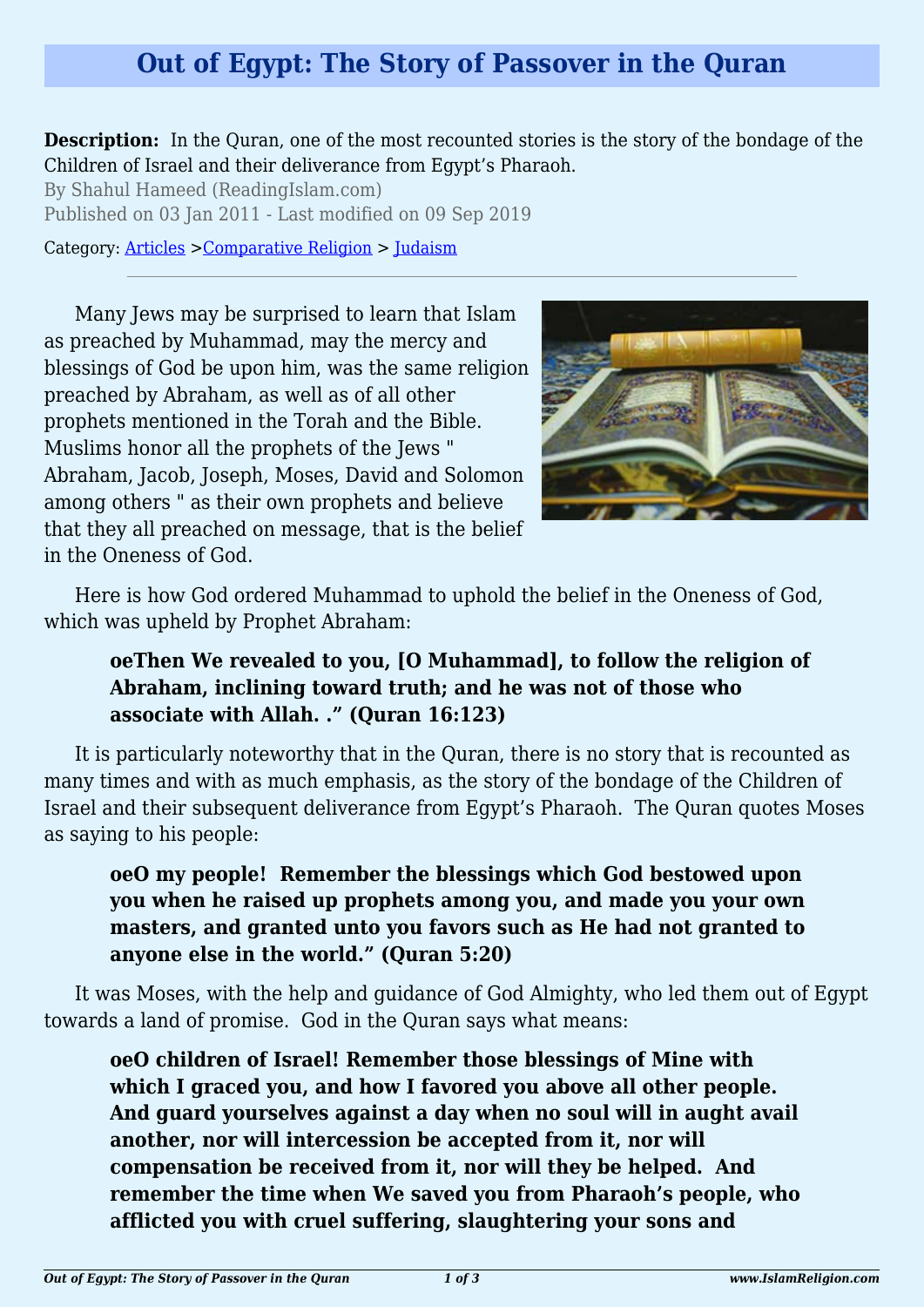**sparing only your women " which was an awesome trial from your Sustainer; and when We cleft the sea before you, and thus saved you and caused Pharaoh's people to drown before your very eyes." (Quran 2:47-50)**

The story is narrated elsewhere in the Quran, where we may read these verses:

**oeAnd We took the Children of Israel across the sea, and Pharaoh and his soldiers pursued them in tyranny and enmity until, when drowning overtook him, he said, "I believe that there is no deity except that in whom the Children of Israel believe, and I am of the Muslims." Now? And you had disobeyed [Him] before and were of the corrupters? So today We will save you in body that you may be to those who succeed you a sign. And indeed, many among the people, of Our signs, are heedless. And We had certainty settled the Children of Israel in an agreeable settlement and provided them with good things. And they did not differ until [after] knowledge had come to them. Indeed, your Lord will judge between them on the Day of Resurrection concerning that over which they used to differ" (Quran 10:90-93)**

The torments inflicted on the Children of Israel by the Pharaoh were continuous and harsh; and so God sent His prophets Moses and Aaron (peace be upon them) to warn the tyrant that he should stop the oppression of the Children of Israel and free them.

But he was arrogant and refused to free the Jews, until the last of the plagues God sent as punishment.

Under guidance from God, the Israelites fled Egypt; while the Pharaoh and his men pursued them. It seemed like their journey would end at the Red Sea which prevented their escape.

But a miracle happened when Moses struck the water with his staff: The waves of the Red Sea parted and the Israelites hurried along the passage between the parted waves. Pharaoh and his soldiers followed; but by the time the Israelites reached the other shore, the sea closed in engulfing their pursuers. Thus the Israelites were delivered from bondage, and the Pharaoh and his people perished.

When the Prophet Muhammad came to Madinah on the tenth of the lunar month of *Muharram*, he found that the Jews there were fasting.

oeThe Prophet asked them why they were fasting on this day, and they explained that it was the day that God saved the Children of Israel from the Pharaoh, and that Moses fasted in thanks on this day. The Prophet said, oeWe have more claim to Moses than you." He fasted on that day and commanded Muslims to fast on the day." (*Saheeh Al-Bukhari*)